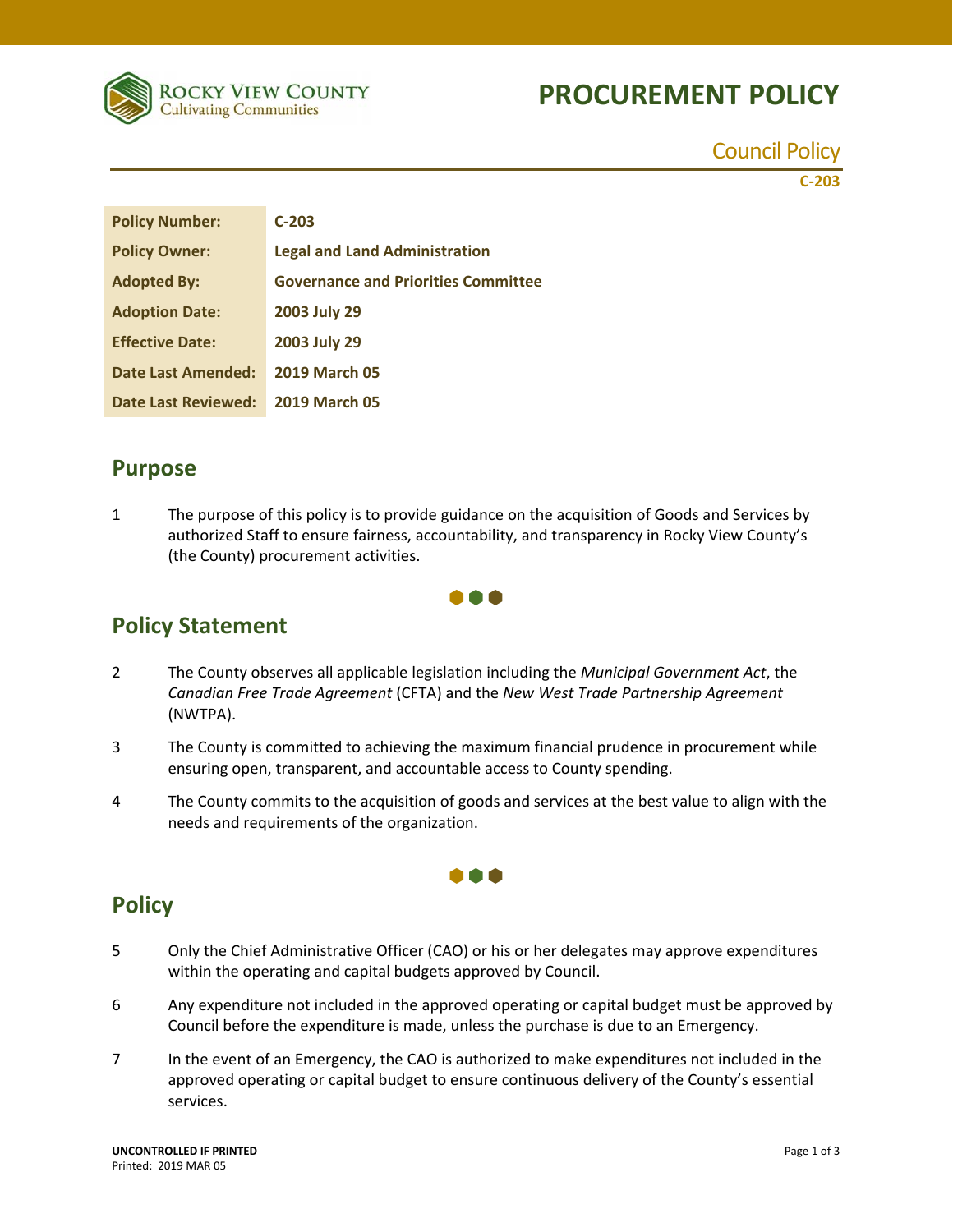

# **PROCUREMENT POLICY**

### Council Policy

**C‐203**

- 8 The County considers the overall cost in procurements and evaluates the relevance of price and Non‐Price Factors.
- 9 The CAO and his or her delegates shall:
	- (1) act honestly and with integrity in procurement and contracting practices; and
	- (2) adhere to ethical standards in all procurement and contracting practices.

#### $\bullet \bullet \bullet$

#### **References**

| Municipal Government Act, RSA 2000, c M-26<br>$\bullet$<br>Canadian Free Trade Agreement (CFTA)<br>$\bullet$<br>New West Trade Partnership Agreement (NWTPA)<br>$\bullet$ |
|---------------------------------------------------------------------------------------------------------------------------------------------------------------------------|
| N/A<br>٠                                                                                                                                                                  |
| N/A<br>$\bullet$                                                                                                                                                          |
| N/A<br>٠                                                                                                                                                                  |
|                                                                                                                                                                           |

## **Policy History**

|                                 | 2019 March 03 - Updated to meet current legal standards |
|---------------------------------|---------------------------------------------------------|
| Amendment Date(s) - Amendment   | and trade agreements                                    |
| Description                     | 2004 October 26 – Procedure added                       |
|                                 |                                                         |
| Review Date(s) - Review Outcome | 2019 March 03 – Substantive amendments required         |
| Description                     | 2004 October 26 - Procedure required                    |

m a

 $\bullet \bullet \bullet$ 

#### **Definitions**

10 In this policy:

(1) "CFTA" means the Canadian Free Trade Agreement, an intergovernmental trade agreement with the objective of reducing and eliminating, to the extent possible, barriers to the free movement of persons, goods, services, and investments within Canada and to establish an open efficient, and stable domestic market;